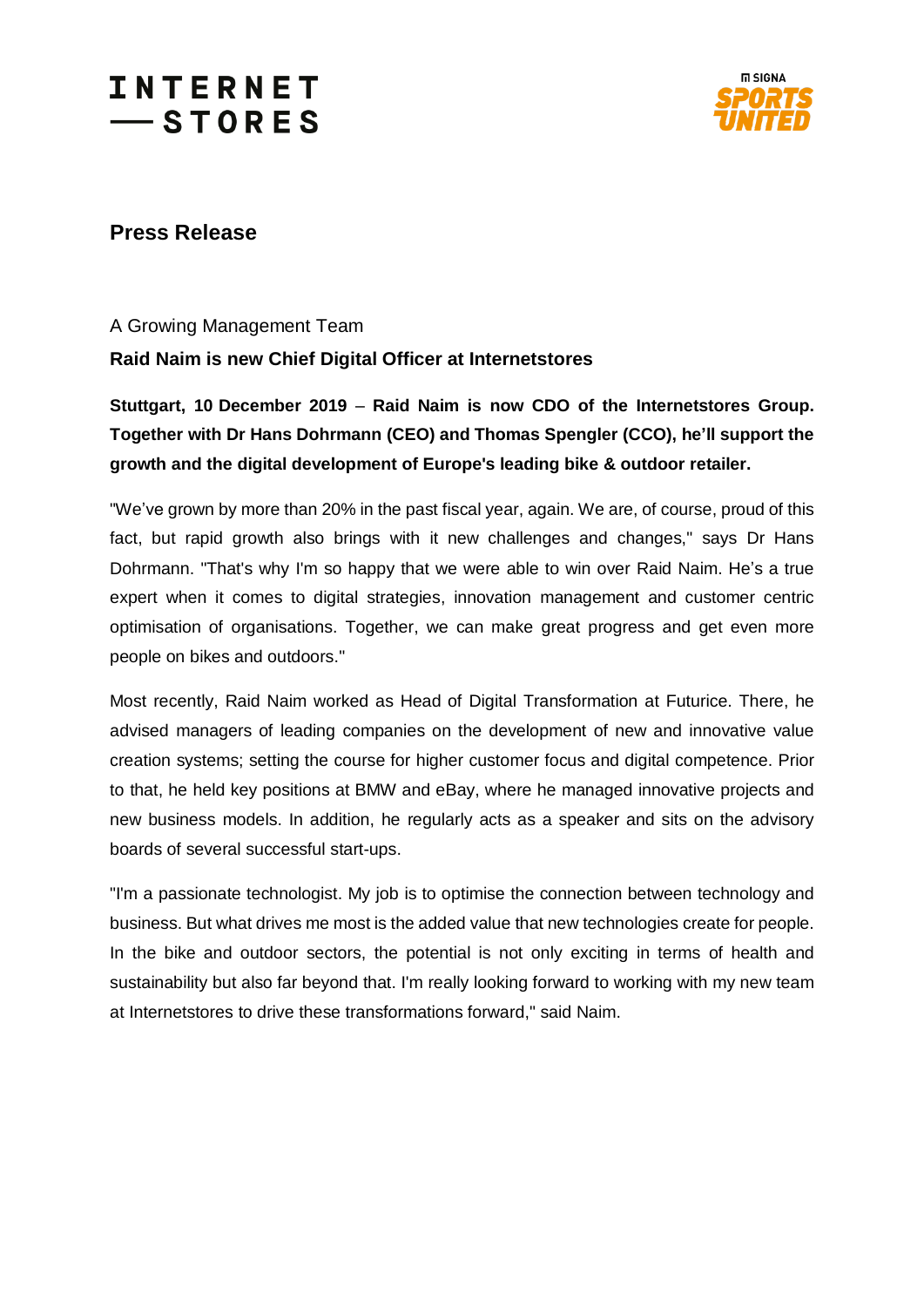### **INTERNET**  $-$ STORES



#### **About Internetstores GmbH**

Internetstores is Europe's leading multi-channel supplier for bike and outdoor. This multinational company operates around 40 online specialist shops across 14 countries, including fahrrad.de, Brügelmann, Bikester, ProBikeShop, Campz and Addnature. The Internetstores team provides customers with a comprehensive range of products aimed at recreational athletes and pros alike. Bike and outdoor fans will find exactly what they need from a selection of more than 900 brands and 100,000 products. They'll also benefit from expert advice provided across all channels. In addition to top bike and outdoor brands, the range also includes popular and exclusive own brands such as Ortler, Serious, Fixie Inc. and Votec. Internetstores' multi-channel strategy means that they're exactly where their customers want them to be: online, in store or even at home. In Germany, fahrrad.de has operated stores since summer 2018 in Düsseldorf, Berlin, Stuttgart, Hamburg and Dortmund – and these are supplemented by a country-wide network of service partners. As part of this German expansion, another store in Dortmund will soon follow. You'll also find Addnature shops in Stockholm and ProBikeShop shops in Lyon (from May). Internetstores has been part of the SIGNA Sports United Group since 2016 and currently employs around 700 people at its locations in Stuttgart, Berlin, Lyon and Stockholm. More at [www.internetstores.com](https://www.internetstores.com/en/)

#### **About SIGNA Sport United**

SIGNA Sports United is Europe's leading sports e-commerce platform. In the past fiscal year, with over 200 million platform hits and over 3 million active customers, organic sales growth is over 20%, with stable margins. Under the umbrella of SIGNA Sports United, the leading online shops for bike, tennis, outdoor, team sports and athleisure are supported by a comprehensive platform for marketing, logistics, IT and business intelligence. More at [www.signa-sportsunited.com](https://www.signa-sportsunited.com/)

#### **Company contact:**

Internetstores GmbH Friedrichstrasse 6 70174 Stuttgart, Germany

Laura Neusser 0711 93305-139 presse@internetstores.com